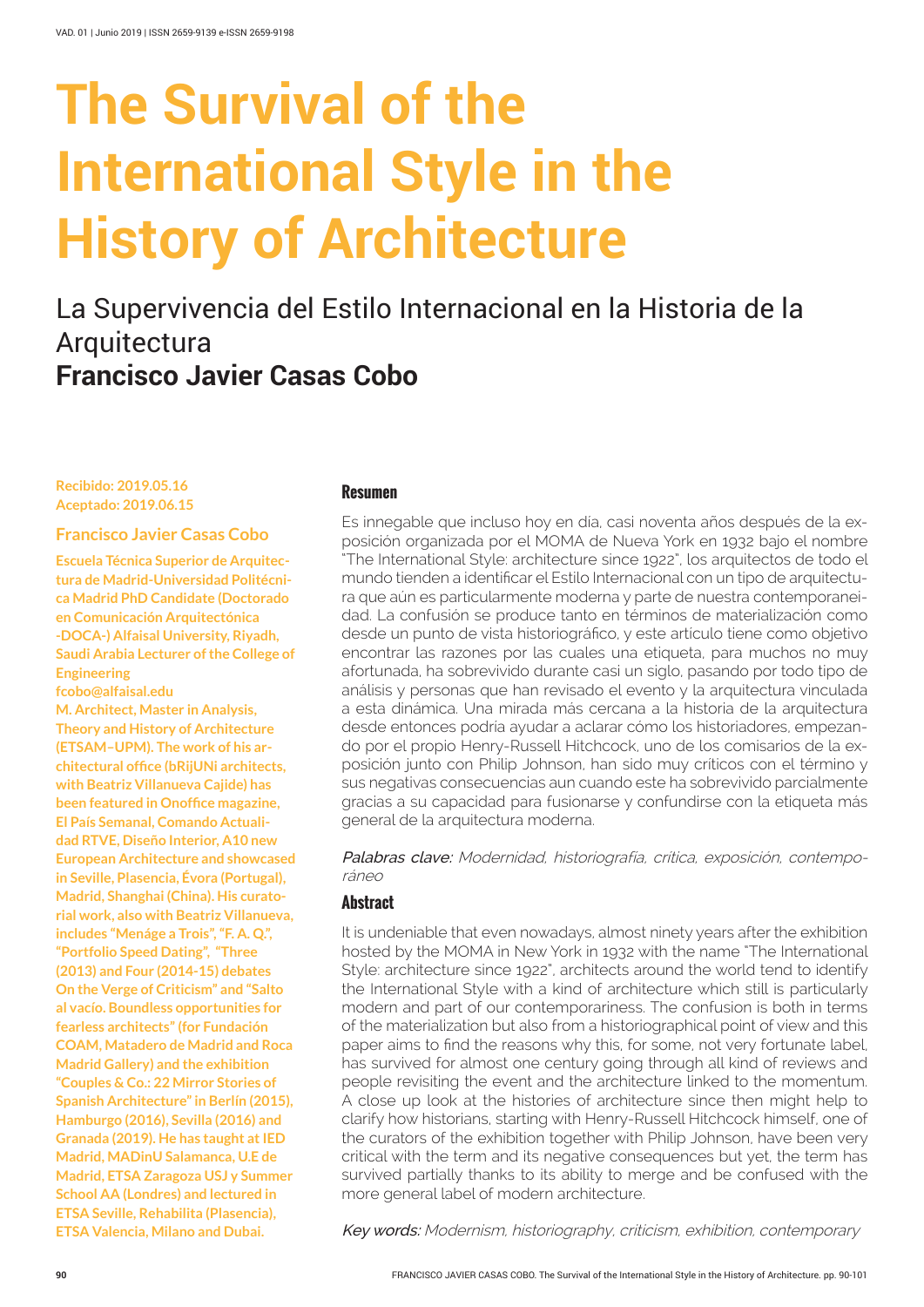It is undeniable that even nowadays, ninety years after the exhibition hosted by the Museum of Modern Art in New York in 1932 with the name "The International Style: architecture since 1922", architects and even more students around the world tend to identify the International Style with a kind of architecture which still is particularly modern and part of our contemporariness.

The confusion is both in terms of the materialization but also from a historiographical point of view and this paper aims to find the reasons why this, for some, not very fortunate label, has survived for almost one century going through all kind of reviews and people revisiting the event and the architecture linked to the momentum which, again, lasted for so long. Even more, there is a clear connection between International Style and Modern Movement, and therefore with modernism in architecture and modernity to a larger extent, which raises the question of its relevancy today as part of the uncompleted project of the modernity as Jürgen Habermas posed.

The paper will also try to demonstrate the relevancy of the discussion after such a long time and how contemporary authors are still discussing the impact and repercussion of the International Style in our recent History of Modern Architecture.

#### **International Style:**

#### **originally an exhibition, a catalogue and a book**

To achieve all the previous objectives, we should have a look to the exhibition itself, which took place in 1932 and was featured as an exposition plus a book plus a catalogue, being the three formats all different in content. The aim of the exhibition was to introduce the architecture of the European modern movement in America, as part of a universal phenomenon whose curators, Philip Johnson and Henry-Russell Hitchcock, and the MoMA itself as the hosting institution, tried to present to the American public as a worldwide movement of architecture with all the advantages of modernity, the connections with technology and lack of bonds with the history and the past styles, hence, as the architecture of the future for all countries in the world.

Probably, the biggest mistake is embedded in the title itself. Presenting a new architecture uprooted in the past in two words, being one of them "style", was not a lucky decision. Still, the curators had a bigger challenge from the very beginning which was how to wrap a predominantly European architecture in a nice package which was really International and, therefore, balanced with American architects of that time. The challenge was not easy to achieve and the final success of the exhibition relied somehow in that inclusion which was handled by the curators with some difficulties. That was clear for the Board of the museum and consequently the members of the board imposed a representation of American architects equal to the European one.

In order to disclose some aspects about the setting of the exhibition, a special issue of *Progressive Architecture* published in 1982 is more than revealing. Helen Searing, Richard Guy Wilson and Robert A. Stern reflect on the exhibition in its 50 years anniversary, which is meaningful to prove the relevancy of the exhibition some five decades after.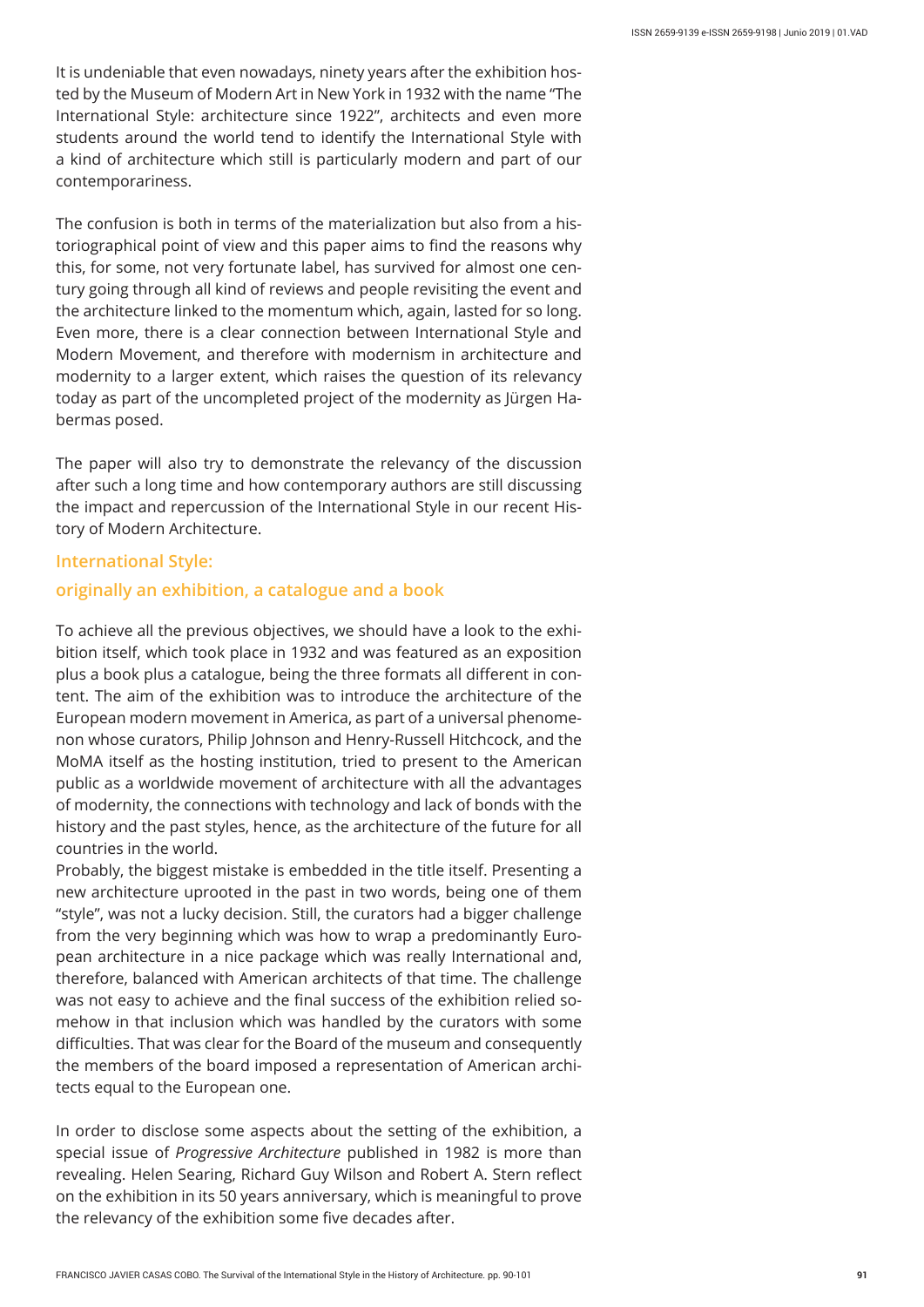#### VAD. 01 | Junio 2019 | ISSN 2659-9139 e-ISSN 2659-9198

**Searing, Helen. "International 1 Style: the crimson connection",**  *Progressive Architecture,* **2 (February 1982), 88-97.**

**Wilson, Richard Guy. "Internatio-2 nal Style: the MoMA Exhibition",**  *Progressive Architecture* **(February 1982), 98-100.**

Helen Searing clarifies<sup>1</sup> how the exhibition was composed by ten models and seventy five photographs, apart from plans and other explanatory documents, being that package the one who travelled to eleven different cities throughout twenty months. Another lighter package in which models were substituted by photographs for transportation purposes was on tour for six years, which gives us the dimension of the success of the exhibition eventually. About the catalogue, Hearing specifies that there were two, one entitled *Modern Architects* and the other one *Modern Architecture*, with slight variations in authorship and distribution.

Richard Guy Wilson explains<sup>2</sup> how Philip Johnson divided the exposition in three parts to disguise the European predominance in order to answer to the already mentioned requests from the Museum Board to include American architects. The first part was devoted to the achievements of modern architecture, the second to a detailed study of the leaders and the last one to housing buildings. This content plus some essays and a smaller number –and in a smaller scale– of the illustrations, would be the body of the catalogue.

Another important role was the one done by Alfred H. Barr. According to Richard Guy Wilson, not only he picked the names of the curators, the young Philip Johnson and the well-known historian Henry-Russell Hitchcock, he was the first director of the Museum of Modern Art and, as such, he wrote the introduction for the catalogue, which turned out to be a very polemical one as he connected the aesthetic principles of the International Style with the nature of modern materials and the structure, and modern determinants related to the planning. Although the last part of the statement is very vague, within the first one, Barr is proclaiming the many mistakes of the built works tagged as International Style so far as they were not always but rarely relying on the modern materials but trying to imitate or leading to an industrial appearance regardless of the essence of these materials. This failed aspect of the architecture of the twenties has been highlighted many times through many buildings like Villa Savoye for example, where the slenderness of the vertical parameters and the flat roof are hiding an endless number of constructive problems whose technical solutions were still unknown by the time.

On the same note, although not related to the International Style but to the same period only, would be the Einstein Tower by Eric Mendelsohn where the appearance of a plastic and expressive pretended concrete façade is just a mere stucco coating. Still, as it was said before, the exhibition would feature the most important European architects (Le Corbusier, Mies, Gropius and Oud) and without Frank Lloyd Wright, none of the American (Hood, Howe & Lescaze, Bowman brothers, Neutra) would be at the same level.

The complexity about the event itself and its different parts (exposition, catalogue and book) are still part of the discussion even though the contents are accessible thanks to the MoMA itself. Terence Riley wrote the most comprehensive and clarifying book about the exhibition, *The International Style*: *Exhibition 15 and the Museum of Modern Art*, published in 1992 when he was also appointed senior curator of the MoMA before becoming The Philip Johnson Chief Curator of Architecture and Design till March 2006.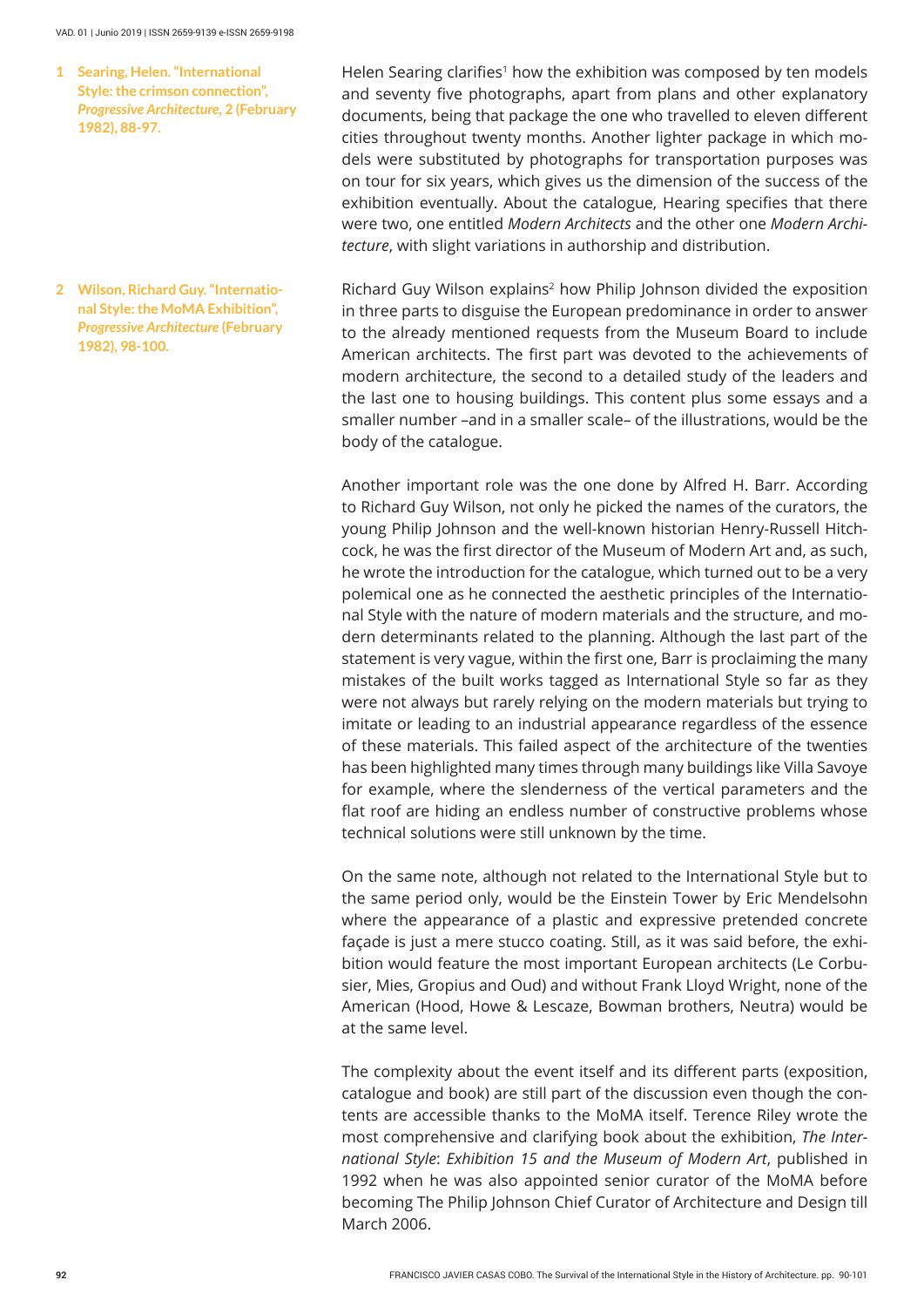In that book, Riley would explain the contents in depth but also the subtle nuances and the intrigues of the production. Answering to some questions<sup>3</sup> these authors proposed to him recently, Riley delved into this particular one and pointed out how Wright, if eventually excluded, would have been very antagonistic with the exhibition as he had no problem to spread their opinions and the media was happy to share with the public and he had already started doing it. Since happily he was included, he asked to redraw part of his former work to look more modern and less dated. Wright –continued Riley– did not feel very well among his American partners but he respected Mies' work and all in all, he took part in the exhibition and that contributed to its success.

## **The International Style aftermath: a tag that turns into modern architecture**

To measure the impact of the International Style, not just as a MoMA exhibition, but also as a long-lasting term in history, we need to look at the different histories of modern architecture to analyse how it has been accommodated and how the confusion between terms was somehow an issue from the very beginning.

Starting with Zevi, the champion of Wright and the organic architecture in Europe, in his book *Verso un'architettura organica* (1945) he is inclined to use indifferently a number of concepts such as rationalism and functionalism (previous and inferior stages of organicism for Zevi), or even modern, which he uses as contemporary. Rational, rationalists, functional or functionalists will be for Zevi Le Corbusier's Ville Savoye, Mies' German pavilion in Barcelona and Gropius' Bauhaus, whereas he would use the adjective International when talking about the United States of America.

Differently, in *Changing Ideals in Modern Architecture*, 1750-1950, Peter Collins uses with some accuracy the term International Style as he tags Le Corbusier, Gropius, Mies van der Rohe and the other International Style architects as form-givers<sup>4</sup> who distorted the fundamental principles of architecture as they leaned towards artistic parameters rather than rationalism. That would be indeed in line with the criticism of Hitchcock<sup>5</sup> himself and others about the rigidity and formalism of the architecture depicted as International Style.

Texts from the sixties and seventies will give different room to the International Style. Jürgen Joedicke will publish in *L'architecture d'ajord'hui*  in 1960 part of his forthcoming book of 1962 where he would not even mention the International Style at all, but some of the architects featured in the exhibition. Similarly, John Jacobus in 1966 acknowledges the architects' work but does not concede a significant relevance to the exhibition. Even Philip Drew in his seminal *Third Generation*, published in 1972, would just mention in a few lines the architecture of the International Style. These three text barely reflect on the exhibition and that might reflect the criticism aroused previously in the decade of the 50s and particularly with the well known text of Henry-Russell Hitchcock in 1951 for *Architectural Record*:

"The International Style Twenty Years Later".

**Conversation and questionnaire 3 sent from the author to Terence Riley on the occasion of the symposium "On the verge of criticism" on 2014, hosted by Roca Madrid Gallery and curated by Brijuni arquitectos.**

- **See also Collins, Peter. The 4 Form-Givers.** *Perspecta 7* **(1961), 91-96.**
- **Hitchcock, Henry-Russell. "The 5 Evolution of Wright, Mies & Le Corbusier".** *Perspecta, 1* **(1952), 8-15.**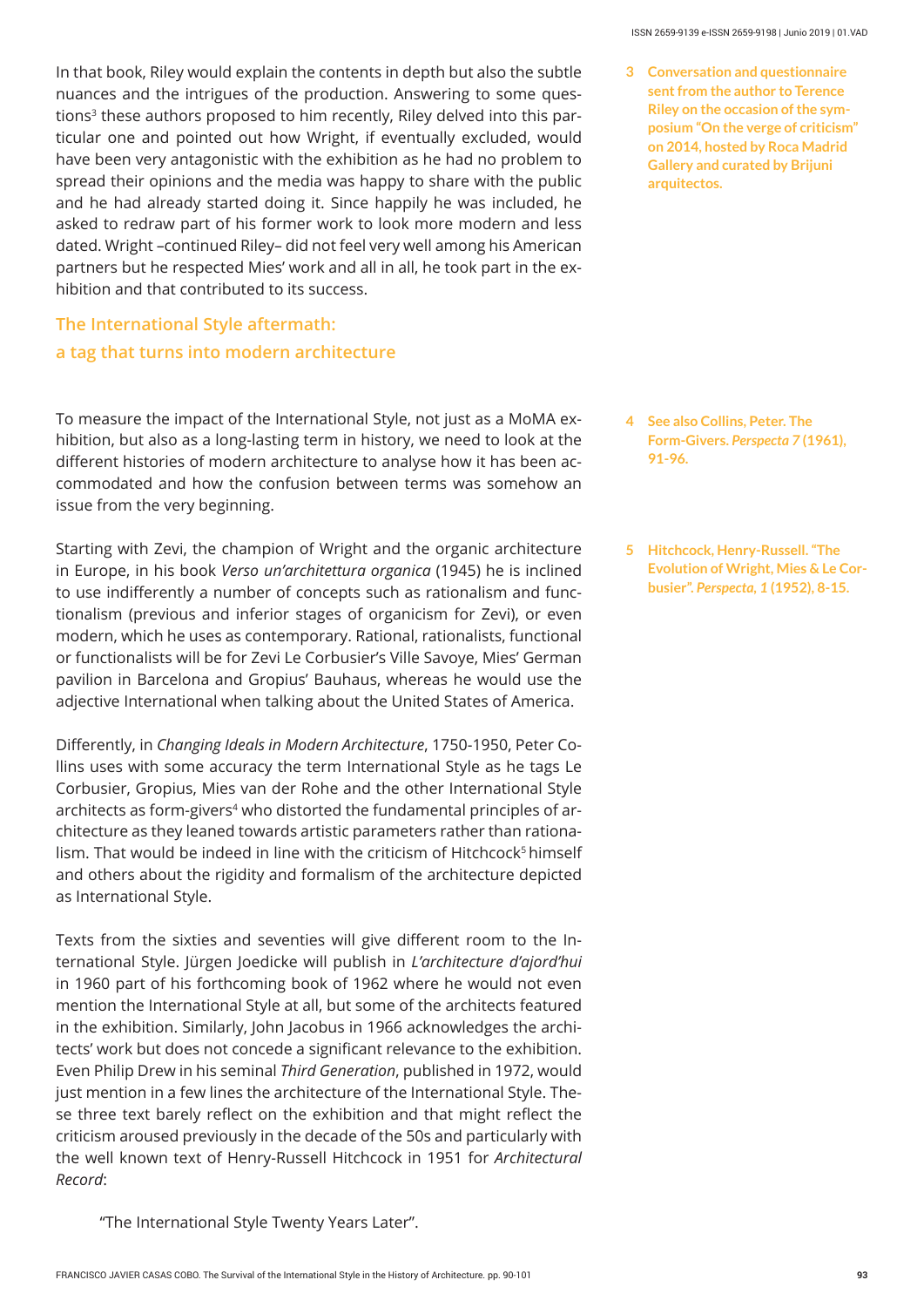

**Figura 1. Jencks´diagram.**

History has luckily proven right the rectification of Hitchcock; we would be speaking of a tedious, monotonous and very sad present otherwise. Although always controversial and very personal, the work of Charles Jencks and, in particular, his unbounded and almost endless diagram of 1971, depicts a very fragmented and infinitively varied 21<sup>st</sup> century where soft clouds and bubbles are connected to each other in a very suggestive but chaotic way. However, a close up look to the document can give us new clues to track the fate of the International Style in the History of Architecture.

Jencks will place the International Style aligned with the temporal axis of the 1950s, and the horizontal of idealist. It is of course very subjective the way in which Jencks grouped names and labels and probably only he can interpret why the horizontal lines belong to a few tags such as logical, idealist, self-conscious, intuitive or activist. It could be accepted to connect the International Style with some kind of idealism through its European roots of the modern movement, something that nonetheless other authors like Beatriz Colomina and Alan Colquhoun, that we will see later, neglect. But for sure, temporally, it is a mistake as the International Style, both the exhibition and the works showcased in it, happened at least twenty years before.

There is another subtle nuance about International Style in Jencks's diagram which is how between 1960 and 1970, a Neo International Style is presented with larger fonts in a shared space with the names of Mies, SOM or Belluschi, among others, and the labels Bureaucratic and Pragmatic. Jencks is explicitly stating how the International Style became the language of architecture for institutions and corporations proving by that the success of the style in America and, in a way, how the exhibition achieved its greater goals of the accommodation of the European modern movement to the American taste.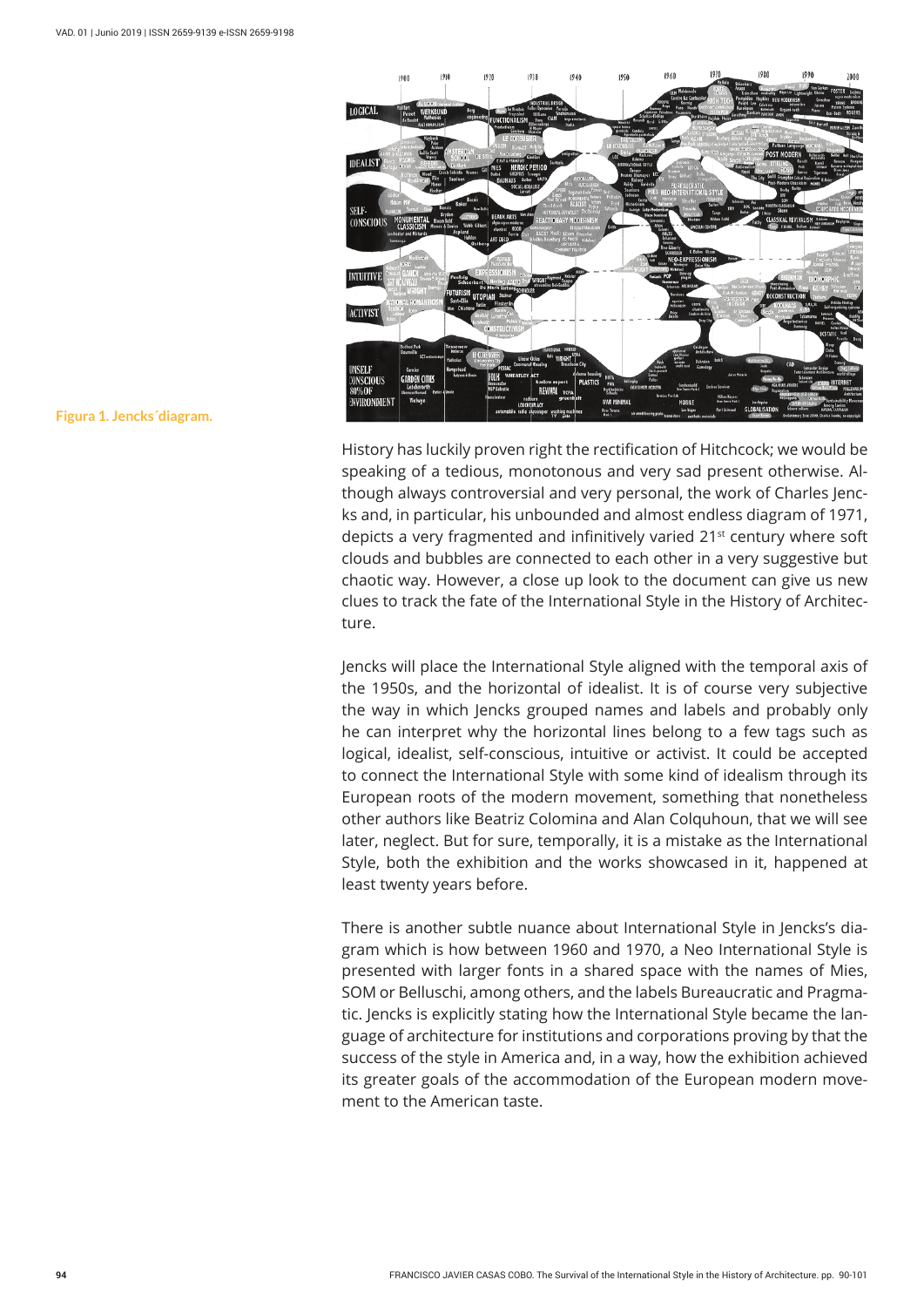## **The International Style in the eighties: Frampton and Curtis**

The disambiguation of the International Style and its dissolution in the stream of modern architecture continues in the first critical history of modern architecture (1980) the one by Kenneth Frampton, who devotes one entire chapter to "The International Style: theme and variations, 1925- 1965". Interestingly, the third part of the book covers from 1925 to 1991, connecting therefore the beginning of the chapter for International Style with the present (by the time he published that edition in particular). The reason why he starts in 1925 is very revealing and it is no other than at that time, Rudolf Schindler, censorious with the exhibition, built the Beach House for Dr. Lovell between 1925 and 1926. Needless to say that Schindler was a former partner of Richard Neutra, who built the House in Griffith Park in Los Angeles for the same client, Dr. Lovell, in 1927.<sup>6</sup>

Once again, Frampton, like other authors, is critic with the International Style which he tags as a fortunate expression related to a cubist trend in architecture with great problems to be adapted to the different cultural and climatic contexts, not to mention the lack of ideals and the constructive problems.

All of it is true but it is no less truth that how Frampton arranges the book time-wise lead us to think that he is supporting the idea of an International Style that, like it or not, is still part of the modern architecture as it was defined, or has dissolved into it, drawing some very undefined and blurred limits that now maybe are difficult to accept after all the criticism.

This parallelism and confusion between the works of the exhibition tagged International Style and modern architecture can be also traced in William Curtis' book7 *Modern architecture since 1900* (1982) where the author tackles the challenging task of answering the question of what modern architecture is and, to achieve that, he manages to review the most important histories of architecture in the introduction to his own one.

Contrarily to other authors such as Alan Colquhoun where the relevance of the International Style is almost despicable, very soon the term appears in this introduction to his, on the other hand, more ambitious than Colquhoun's in size, history of modern architecture. Even more, Curtis goes to Hitchcock and Johnson's 1932 book to quote how, for the first one, Hitchcock

"was preoccupied with describing the visual features of the new architecture"

and

"suggested in The International Style that modern architecture synthesized classical qualities of proportion with Gothic attitudes to structure"8,

neglecting one more time the idea of a new style completely detached from history, a goal that, anyway, not all the modern architects were pursuing whatsoever.

**This building is dated in 1929 in the 6 catalogue of the MoMA exhibition.**

**Curtis, William,** *Modern architec-***7** *ture since 1900* **(London: Phaidon, 1982), 11-17.**

**8 Ibid, 14.**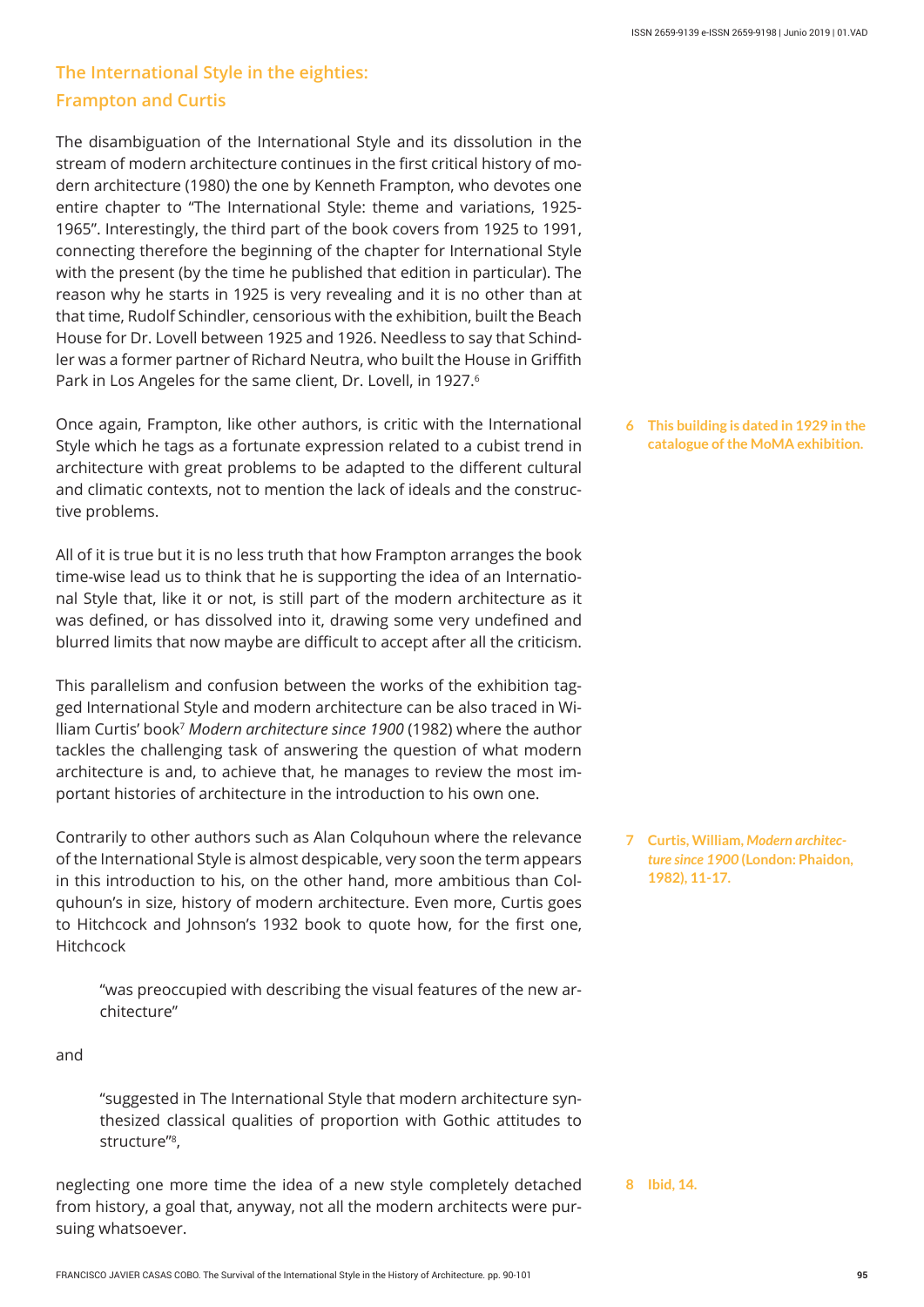**10 Ibid, 257-273.**

**9 Ibid, 16.**

- **Montaner i Martorell, Josep Maria. 11 Después del movimiento moderno: arquitectura de la segunda mitad del siglo XX (Barcelona: Gustavo Gili, Barcelona, 1999), 7.**
- **Ockman, Joan,** *Architecture Culture*  **12** *1943-68. A Documentary Anthology*  **(New York: Columbia Books of Architecture/Rizzoli, 1993), 137.**

**The article "The International Style 13 Twenty Years Later" was published in February 1951 in** *Architectural Record***. It is no mistake the title (20 years later) as Henry-Russell Hitchcock explains in the article that the book was prepared by 1931 but published in 1932 at the same time as the exhibition at MoMA.**

Curtis will also agree with the rectification of Hitchcock about the future of modern architecture and, in particular, he writes that "no single tag such as the "International Style" will do justice to the range and depth of modern architecture produced between the wars"<sup>9</sup> meaning that of course the limited expectations of an univocal modern architecture style were overcome in the period in between wars, not to mention in the following decades. For Curtis, a less dogmatic view of previous approaches of modernity to the machinist and new versions of the primitive and the vernacular did the job.

The book also offers a complete chapter<sup>10</sup> on the "the international Style, the individual talent ant the myth of functionalism" where he discusses extensively the impact of the so called International Style after admitting that there were so many works with so many features in common that the book and the exhibition immediately jumped in to institutionalize a real worldwide production and a feeling which was in the air but, in hands of Hitchcock and Johnson, achieved a historical peak and a greater meaning. Nonetheless, Curtis reflected the criticism and the difficulties they faced through giving voice to others such as Frank Lloyd Wright and his challenging inclusion, that we outlined and discussed briefly earlier, and others like Rudolf Schindler, who wrote a letter to Philip Johnson before the opening of the exposition, complaining about the lack of creative architecture in pursuit of concentrating all attempts around the narrowness of the International Style.

#### **The International Style in the contemporariness**

Josep María Montaner is one of the most clarifying authors in order to support our initial thesis of a singular blending between modern architecture and International Style throughout history. In his book<sup>11</sup> Después del *Movimiento Moderno* (1993), his breakdown of the second half of the 20th century starts going back to the period between 1930 and 1945 in which he analyses in one small chapter the International Style, all of if embedded in a larger epigraph that reaches out 1965 just before the postmodernism. Montaner, similarly to Ernesto Nathan Rogers when the Italian becomes the director of the journal Casabella, adding continuitá, names the period between 1930 and 1965 "Continuity or crisis" in an attempt to explain how modern architecture was debating whereas they should continue evolving from history or this should be completely neglected. What is interesting for us is how Montaner reflects on, first, "modern architecture, "International Style" and the "second generation of Modern Movement" in a time linear sequence in which it can be deferred that modern architecture is presented as International Style in the MoMA exhibition to be further developed into this second generation (and even a third later if we take Philip Drew's interpretation of this evolution of modern architecture). It is clear for Montaner that he prefers the continuity to the mere crisis and rupture although he underlines how modern architects will react to the simplicity of the International Style in the same way as others have already done.

From the same year as Montaner's book is Joan Ockman's anthology<sup>12</sup> *Architecture Culture* 1943-68, which includes the already mentioned article by Henry-Russell Hitchcock in which the co-curator or the International Style exhibition reviews the accompanying book published twenty years before.13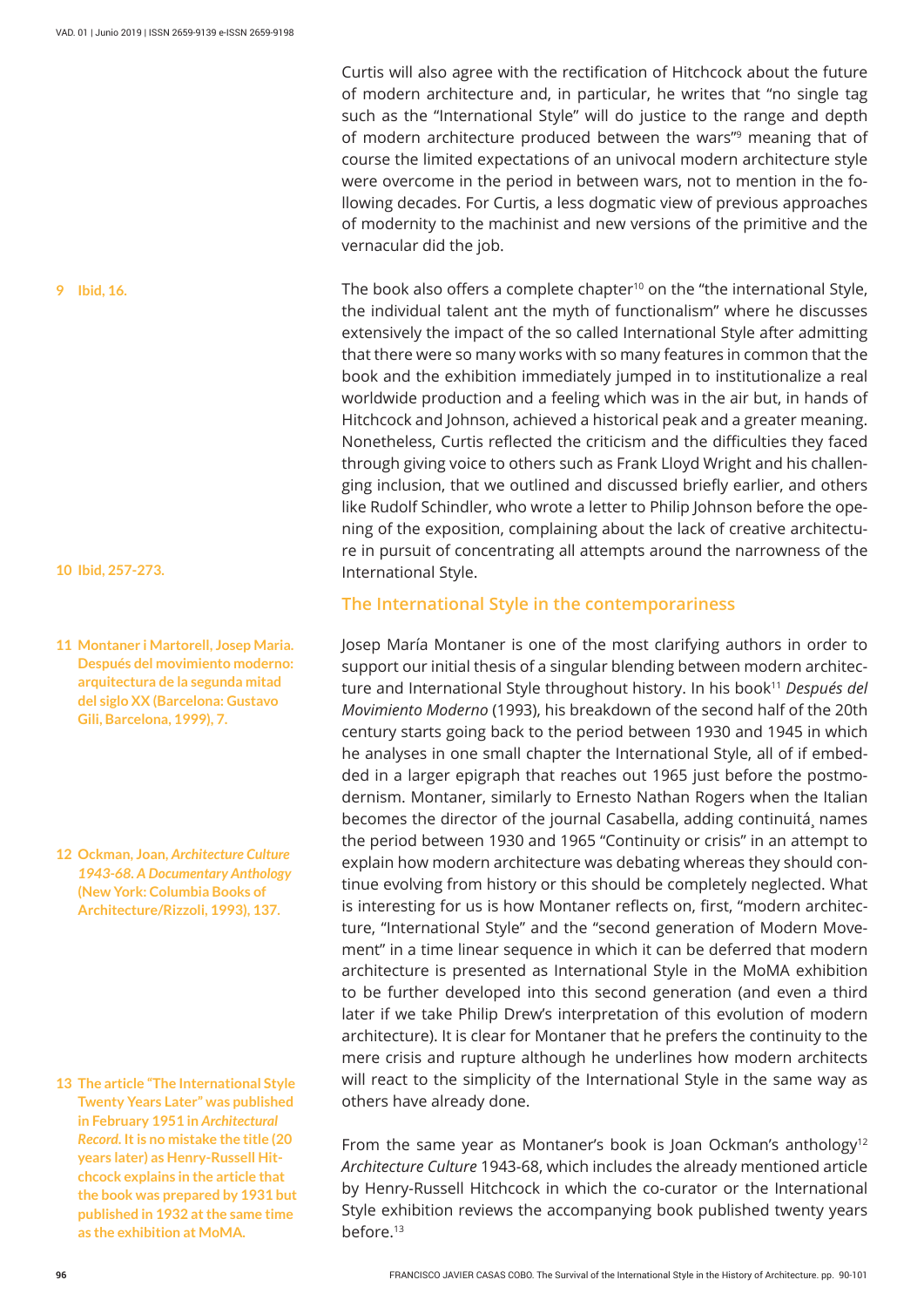This book is not a canonical history of architecture whatsoever but a commented by the editor (Ockman in this case) collection of key articles to understand a particular period of modern architecture between the dying moments of War World II and the early stages of postmodernism. However, Ockman explains how, in the article, Hitchcock is partially critical with the book as he regrets for example the very narrow definition of the International Style and its dogmatism. She also applauds the turn in the forecast that Hitchcock had foreseen for the next twenty-five years; broadening the limited scenario he predicted to a more inclusive and varied one in the 1951 article. Nonetheless, the most important criticism Ockman celebrates in Hitchcock's text is when he regrets the homogenization of the architecture and its academicism and sterile outcome as a consequence of the *a priori* aesthetic and stylistic rules the book had outlined for modern architecture from the International Style. The interest of the International Style does not decay in texts such as the comparative historiography (1999) of Panayotis Tournikiotis. One of the histories of architecture he analyses is the one by Henry-Russell Hitchcock entitled M*odern Architecture. Romanticism and Reintegration*, and Tournikiotis writes that the book on International Style is an extension of the other one that helps to clarify and broaden its meaning. Critically and probably sarcastically and in relation with the predominant stylistically concerns of the book, the Greek author brands it as a guide for architects who want to be modern.

If Joan Ockman's anthology focused on the figure of Hitchcock and his review of the term twenty years after the MoMa exhibition, which is the first in depth review of the term and its value is larger because it was done by one of the creators of the term, Alan Colquhoun's book Modern *Architecture* (2002) can help us to understand other angles of the disambiguation between International Style and Modern Architecture, one of the questions we set out at the beginning of this text. In that sense, Colquhoun also underlines the problem of an International Style as a translation of the European modern movement but only in terms of evolution of the style without the important social content it had in Europe, in parallel with the argumentation of Beatriz Colomina quoted before. This is not a superficial aspect because, again, it undresses the International Style turning it into something related to the aesthetics and therefore, unpromising in its further development as modern architecture. Colquhoun is generous with this notable absence and points out the different cultural and political circumstances of Europe and America to excuse the lack of social content of the International Style.

To be fair, it must be said that Colquhoun only refers to the International Style at the beginning of chapter twelve of his book and only to the 1932 exhibition but never to the label as a whole. Then, he agrees with the general acceptance of it as the moment in time where modern movement is introduced in America, that is to say, as a historical milestone but no more.

Adding to the debate of the definition of modern architecture, Colquhoun discusses that in the introduction of the book. He finds the expression *modern architecture* ambiguous as it can be understood independently from the ideological fundamentals or, more specifically, as an architecture aware of its own modernity that pushes in favour of changes.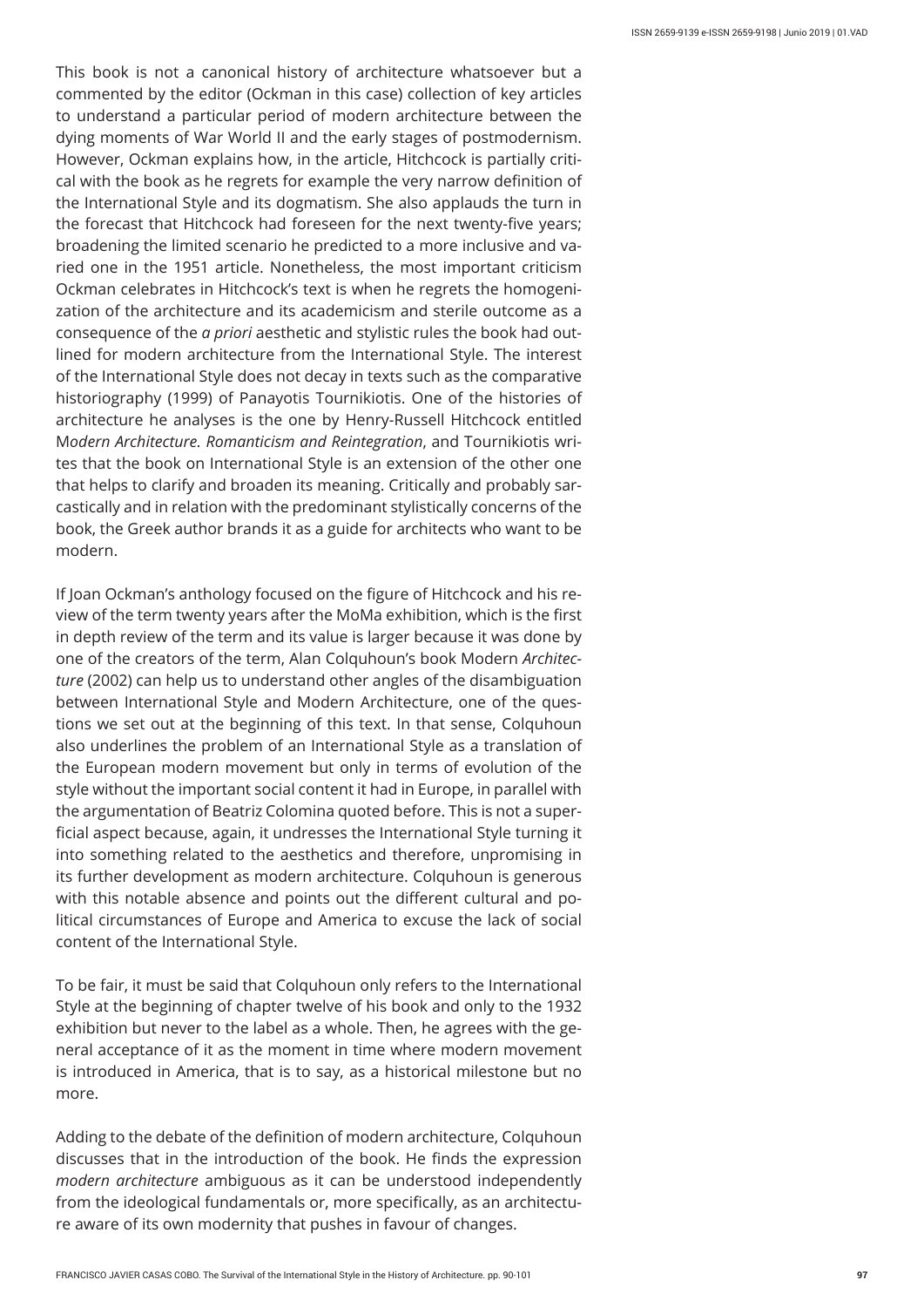In this sense, the author is consistent with the former consideration of the International Style and its lack of social commitment in a way, and thus, both may be identified as one at least in that period. Even more, later in the introduction, Colquhoun clarifies that he will use the terms *modern architecture, modern movement* and *avant garde* indifferently in the book, all of them in reference to the decades of 1910 and 1920 as a whole. Could here be granted that, since *International Style: architecture since 1922* deals with the so called modern architecture (European modern movement plus American) in the same period (the twenties), Colquhoun may match also International Style with modern architecture in that period? Probably not because the exhibition was just a sample but, reversely, it could be said that, in the twenties, modern architecture was the International Style and nothing else. More recently and in line with this long-lasting interest in the exhibition, Beatriz Colomina, shed more light to the subject. In her book *Privacidad y publicidad: la arquitectura moderna como medio de comunicación de masas* (2010), The aim of Colomina's book is to emphasize the role of modern architecture in the modernity as a vehicle to spread propaganda and, when analysing the International Style exhibition, she does not hesitate in confirming this but at the same time, she also criticizes the fact that modern architecture in Europe had a social, ethical and political components that were completely neglected in the exhibition which, in her words, would be the (American) translation of Le Corbusier, in favour of mere aesthetic and stylistic aspects of the resulting architecture.<sup>14</sup>

A more recent history (2012) by Jean-Louis Cohen deals only superficially with the MoMA exhibition, included within other expositions in the epigraph "Modern architecture enters the museums" as part of chapter 15 "Internationalization, its networks and spectacles". Nevertheless, Cohen highlights the key role of the MoMA as a remarkable exception, which outstands among the very little significance he concedes to the rest of museum institutions. Particularly, he underlines the activity within the new department of architecture, created in 1929, and the International Exhibition of 1932. Cohen states how the exposition excluded constructivists and expressionists to focus on Gropius, Oud, Le Corbusier and Oud, mainly.

Cohen digs deeper to recall the origin of the term, which he attributes to a slogan formulated by Walter Gropius in Weimar in 1923.<sup>15</sup> Finally, the author summarizes the impact of the exhibition as the show travelled to sixteen<sup>16</sup> different American cities although, conspicuously, he frames the success to the American territory for decades. Cohen makes one more important remark about the disambiguation of the different terms used to define the modern architecture in the introduction of the book. He acknowledges how he has preferred to avoid the use of the term International Style in favour of a broader definition of Modernity. Moreover, he also avoids the use of the term Modern Movement, which he links with Pevsner's book *Pioneers of Modern Design*.

#### **Conclusions**

To summarize the previous, we may quote Spanish architect and Professor María Teresa Muñoz who, with a certain sadness, wrote about the peak and decline of the International Style in a few sentences in which she described the style as powerful and unified, but also as something that could have been but never was.

**Colomina, Beatriz,** *Privacidad y*  **14** *publicidad: la arquitectura moderna como medio de comunicación de masas,* **137.**

**Cohen, Jean-Louis.** *The Future of*  **15** *Architecture Since 1889. A Worldwide History,* **190.**

**16 Eleven according to other sources.**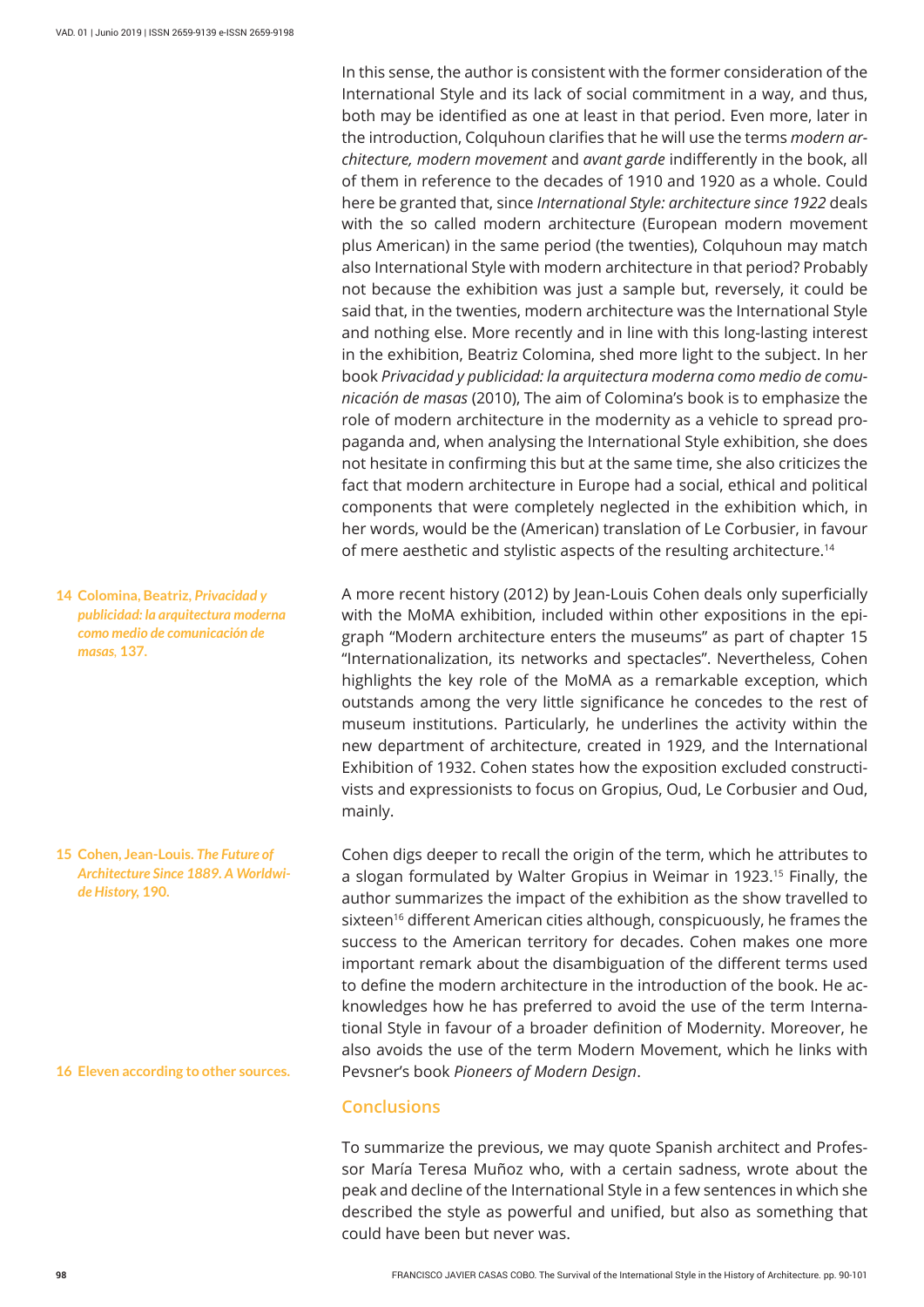It is also possible to say that it really was but it lasted only a blink. Among the many characters and protagonists of this long story, there is a key one in this process who must be taken into account from the beginning but whose relevance did not diminish but grew as time passed. That is the figure of Henry-Russell Hitchcock, one of the two curators of the exhibition. He was the one who first started the critical review of the International Style in his article in 1951 for *Architectural Record* and, in a way that was the kick off of the survival of a term which probably would had vanished in a few decades.

Even the anecdotic diagram by Charles Jencks gave us an important clue about the survival of the International Style. On the one hand, it was placed (by mistake?) close to the CIAM and the TEAM X, being the first a consequence or partial outcome of the International Style as most of its members where part of both events; and the second, the Dubrovnik born group led by the Smithsons, Aldo van Eyck and so on, their avengers, confronted with the old by then masters of modern architecture who were revenged in Otterlo. On the other hand, the *Neo International Style* as main tag sharing space with Mies van der Rohe, Skidmore, Owings and Merrill and Belluschi, winners of the battle for the American corporative architecture in the 50s and 60s by making a pragmatic and bureaucratic, following the Jencks' terminology, use of it turning the International Style into an official and institutional grand scale theme for architecture moving from the smaller scales of the 1932 exhibition and the mostly domestic spaces.

This is when the International Style probably wins the battle for its survival through the history and, although sometimes ignored by historians as we have seen, it becomes a major issue that transcends the history of the exhibition and its little disputes about contents and intrigues, to blend into modern architecture as the curators, the sponsors and the MoMA itself always wanted to be, in a winning celebration of the forms and the modern superficialities against the social, ethical and political components, which are left abandoned in favour of the market forces and the representation of a new monumentality of the power of corporations and institutions.

The exhibition was, like it or not, a partial story of a particular moment and, above all, was again a history of names and authors, as the Pevsner and later Giedion's histories were; that is to say, the history of individual architects more than the possibility of a universal style, regardless what the curators tried to defend and his attempt to create an international homogeneous style, something that, as María Teresa Muñoz said, never was, and which probably only represented the cubic buildings of orthogonal forms and smooth and white walls where horizontal window were trimmed in the fashion of the *fenêtre en longueur* of le Corbusier. Nonetheless, historians and probably the still associated mythology to most of the participants, have achieved the impossible, making the unfortunate term to survive through history almost one hundred years, until today.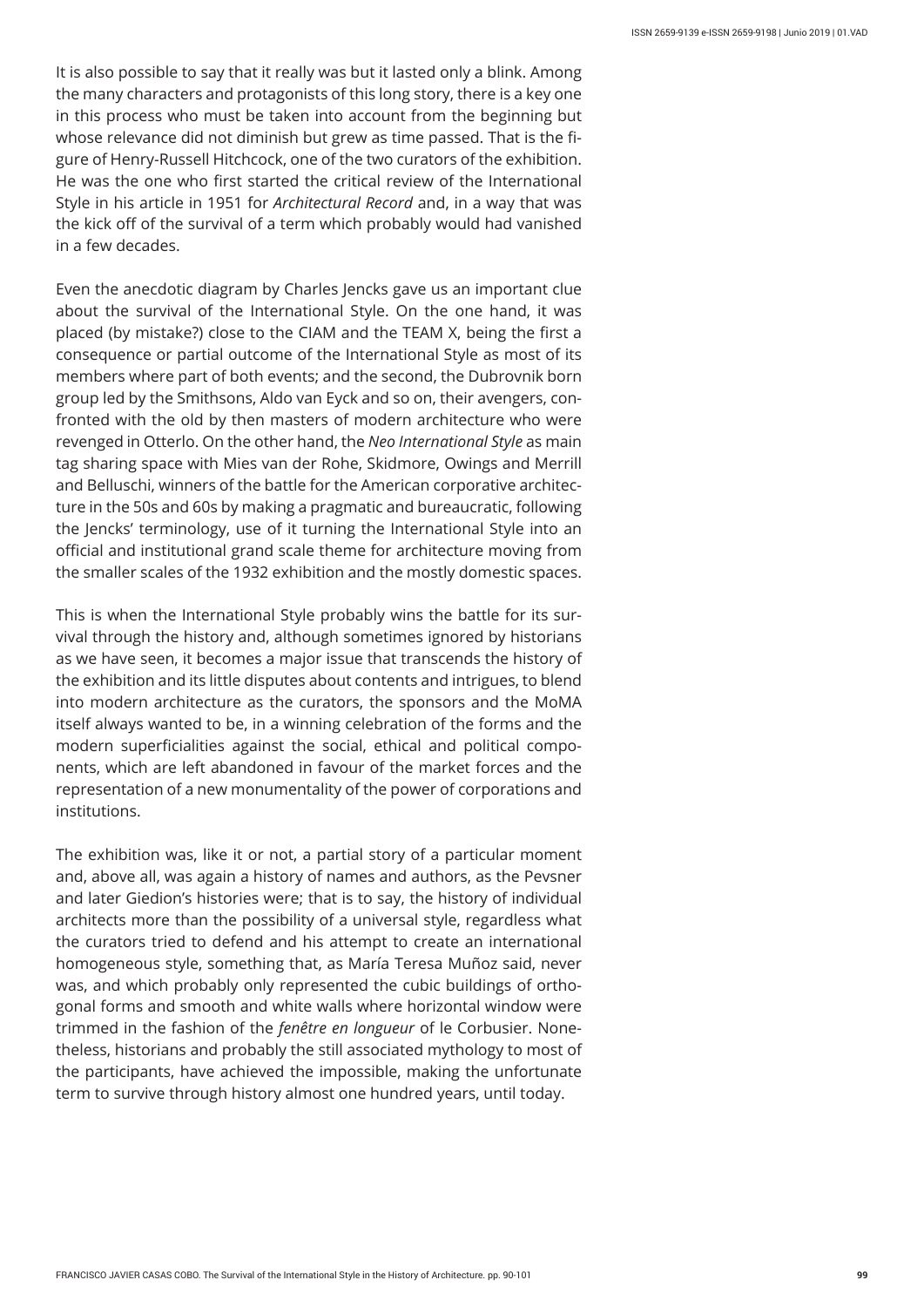#### **Bibliografía**

- Banham, Reyner. *A Concrete Atlantis: US Industrial Building and European Modern Architecture 1900– 1925*. Cambridge: MIT Press, 1986.

- Benevolo, Leonardo. *History of Modern Architecture*. Cambridge: MIT Press, 1977.

- Collins, Peter. "The Form-Givers". *Perspecta 7* (1961): 91-96.

- Collins, Peter. *Changing Ideals in Modern Architecture, 1750-1950*. London: Faber&Faber, 1965.

- Colomina, Beatriz. *Privacidad y publicidad: la arquitectura moderna como medio de comunicación de masas*. Murcia: Centro de Documentación y Estudios Avanzados de Arte Contemporáneo, Colegio Oficial de Arquitectos de Murcia, Observatorio del Diseño y la Arquitectura de la Región de Murcia, 2010.

- Colquhoun, Alan. *Architectural Criticism: Modern Architecture and Historical Change*. Cambridge: MIT Press, 1981.

- Cohen, Jean-Louis. *The Future of Architecture Since 1889. A Worldwide History*. London, Phaidon, 2012.

- Curtis, William. *Modern architecture since 1900*. London: Phaidon, 1982.

- Drew, Philip. *Tercera generación. La significación cambiante de la arquitectura*. Spanish version by Justo G. Beramendi. Barcelona: Editorial Gustavo Gili, 1973. First edition: *Die dritte Generation. Architektur zwischen Produkt und Prozess*. Sttutgart: Verlag Grd Hatje, 1973.

- Frampton, Kenneth. *Historia crítica de la arquitectura moderna*. Translation by Jorge Sainz. Barcelona: Gustavo Gili, 2000, 10th edition. First edition: *Modern Architecture: A Critical History.* London: Thames and Hudson, 1980.

- Hitchcock, Henry-Russell, *Modern Architecture. Romanticism and Reintegration*. New York: Payson & Clarke, 1929.

- Hitchcock, Henry-Russell. "The Evolution of Wright, Mies & Le Corbusier". *Perspecta, 1* (1952): 8-15.

- Hitchcock, Henry-Russell; Johnson, Philip. *El Estilo Internacional: arquitectura desde 1922*. Murcia: Colegio Oficial de Aparejadores y Arquitectos Técnicos de Murcia, 1984.

- Jacobus, John. *Twentieth-Century Architecture, The Middle Years 1940-65.* New York: Frederick A. Praeger Publishers, 1966.

- Jencks, Charles. *Modern Movements in Architecture*. New York: Anchor Press, 1973.

- Joedicke, Jurgen. *1930-1960: treinta años de arquitectura*. Buenos Aires: Ediciones 3, 1962.

- Joedicke, Jurgen. *Arquitectura contemporánea: tendencias y evolución*. Barcelona: Gustavo Gili, 1970.

- Khan, Hasan-Uddin. *El Estilo Internacional. Arquitectura Moderna desde 1925 hasta 1965*. Cologne: Taschen, 2001.

- Montaner i Martorell, Josep Maria. *Después del movimiento moderno: arquitectura de la segunda mitad del siglo XX*. Barcelona: Gustavo Gili, Barcelona, 1999 (1993), 4th ed.

- Muñoz, María Teresa. *Cerrar el círculo y otros escritos.* Madrid: Molly Editorial, 1989.

- Muñoz, María Teresa. *La desintegración estilística de la arquitectura contemporánea*. Madrid: Molly Editorial, 1998.

- Ockman, Joan, *Architecture Culture 1943-68. A Documentary Anthology*. New York: Columbia Books of Architecture/Rizzoli, 1993.